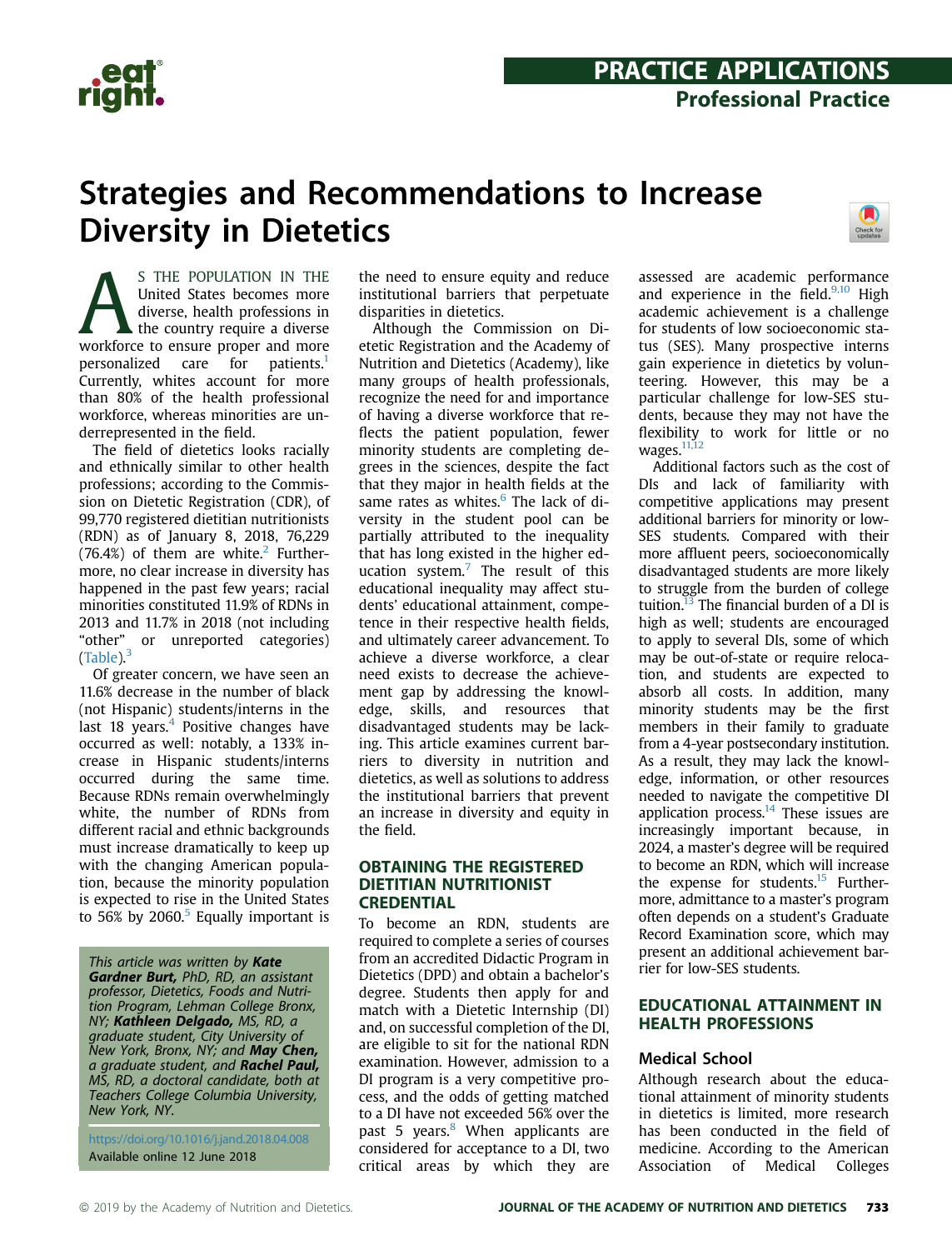<span id="page-1-0"></span>Table. Racial/ethnic demographic breakdown of registered dietitian nutritionists (RDNs) in the United States in 2013 and 2018

|                                   | <b>2013 RDNs</b><br>n(%) | <b>2018 RDNs</b><br>n(%) |
|-----------------------------------|--------------------------|--------------------------|
| White                             | 73,049 (81.8)            | 76,229 (76.4)            |
| <b>Black</b>                      | 2,396(2.7)               | 2,515(2.5)               |
| <b>Hispanic</b>                   | 2,577(2.9)               | 3,274(3.3)               |
| Asian                             | 3,359(3.8)               | 3,909(3.9)               |
| Native Hawaiian Pacific Islander  | 1,353(1.8)               | 1,062(1.1)               |
| American Indian or Alaska Native  | 288(0.3)                 | 311(0.3)                 |
| Two or more races                 | 354 (0.4)                | 623(0.6)                 |
| Other                             | 1049 (1.8)               | 1,132(1.1)               |
| Unreported/Prefer not to disclose | 4.875(6.6)               | 2,195(2.2)               |
| Total                             | 89,300 (100)             | 99,770 (100)             |

(AAMC), over 85% of medical students have at least one parent with a college degree, and over 50% have at least one parent with a graduate degree. $^{16}$  $^{16}$  $^{16}$  A strong correlation between SES and access to medical school is also well documented by AAMC; in general, higher SES leads to a greater chance of gaining admission.<sup>[17](#page-4-0)</sup>

Furthermore, economic and racial/ ethnic disadvantages are reflected in traditional medical school selection factors.[18](#page-4-0) For instance, Medical College Admission Test scores and undergraduate grade point average, two decisive selection criteria for medical school admission, are closely related to race and SES; both lower-income and minority applicants are disadvantaged in gaining admission to medical schools based on their Medical College Admission Test scores and undergraduate grade point averages. Given the similarities in selection criteria for medical school and DIs, these findings may be similar in dietetics.

# Clinical Social Work

The National Association of Social Workers is explicitly dedicated to social justice and reducing racial and ethnic disparities, which is evident in their demographic breakdown.<sup>19</sup> Thirtyseven percent of baccalaureate students, 38.7% of full-time master's students, and 42.3% of part-time master's students are from underrepresented groups. $20$  One example of a policy aimed to increase the success of

low-SES and minority students defines what counts toward supervised field experience. Baccalaureate and master's-degree programs require hundreds of hours of field education (400 and 900, respectively) to fulfill the degree requirements. One becomes a Licensed Master Social Worker after passing a board examination and completing an additional 3,000 hours of field education. To complete these required hours, students may obtain compensated entry-level jobs in the field while working toward a degree or credential.

# Nursing

One can become a Registered Nurse with only an associate's degree, although a bachelor's degrees in nursing is more frequently obtained (33.6% and 44.7% of nurses in 2016, respectively). $21$  Regardless of the educational differences in earning the Registered Nurse credential, minorities are not adequately represented in the nursing field; only 19% of all nurses are from racial or ethnic minority groups. $22$ To increase diversity, pipeline programs have been championed by the American Association of Colleges of Nursing to promote diversity in the field. In the last 10 years, more than \$31 million in scholarship funds has been distributed to minority students through collaborations between the American Association of Colleges of Nursing and charitable organizations. The funds are offered through mentorship and leadership programs that provide not only financial but academic support.

Literature has shown that minority students or those of lower SES do not perform as well as their peers from high-SES families during post-secondary education.<sup>[23,24](#page-5-0)</sup> Low-SES students experience delayed graduation rates because of academic difficulties and nonacademic problems (eg, personal, medical) at higher rates than their higher-income peers.<sup>[25](#page-5-0)</sup> Clearly, low SES puts students at various disadvantages at multiple levels throughout the education system, including college enrollment, course performances, and final degree attainment. Dietetics might look to other fields to explore opportunities to support low-SES and minority students, which may help increase the academic success and mitigate the financial burden of becoming an RDN.

#### **CURRENT SOLUTIONS AND OPPORTUNITIES IN DIETETICS**

During the last 2 decades, the Academy has implemented several strategies to increase diversity, which are focused mostly on increasing access to and the affordability of undergraduate education and training. $26$  Examples of the Academy's efforts are the Diversity Mentoring Toolkit, member interest groups, mentoring programs, diversity promotion grants, and extensive cultural competency resources. However, these resources and interventions have not addressed the institutional barriers to diversity, which may be one reason disparities persist. Suggestions and opportunities to increase the diversity of dietetics and reduce the financial burden on students are presented in the following sections and in the [Figure.](#page-2-0)

#### Pipeline Programs and Mentoring

Pipeline programs have been one impactful way to mitigate the need for diversity in dietetics, because they can serve as a vehicle to ignite early interest in students from underrepresented groups in primary and secondary school.<sup>[27](#page-5-0)</sup> However, since it was proposed in 2013, no formal pipeline has been established or funded for dietetics. Because pipeline programs are often underfunded, a lower-cost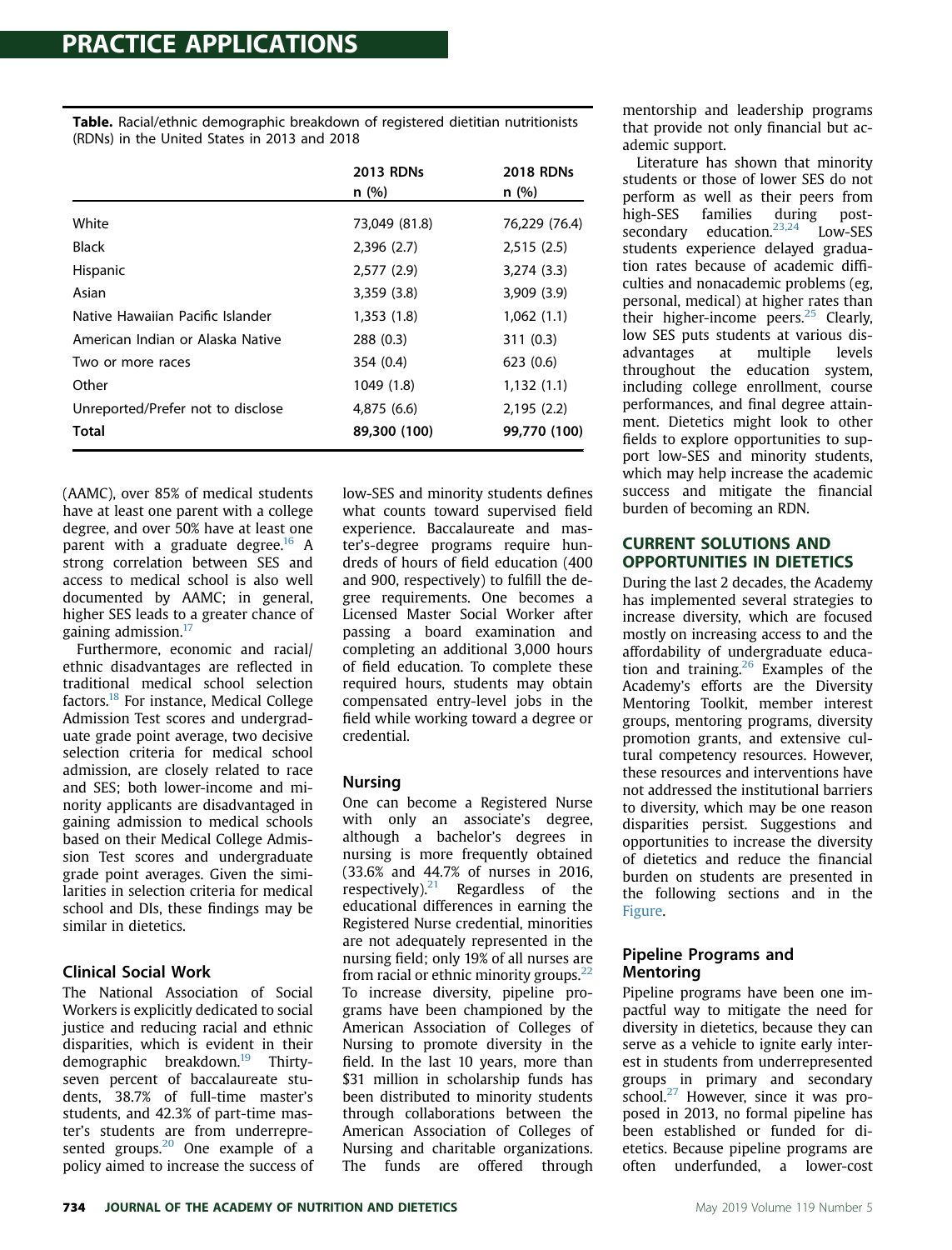<span id="page-2-0"></span>

| <b>Strategy/Action</b>                                                                    | Person(s)                                                   | <b>Adoption</b>                                                                                                                                                                                                                                                                                                                                                    |  |
|-------------------------------------------------------------------------------------------|-------------------------------------------------------------|--------------------------------------------------------------------------------------------------------------------------------------------------------------------------------------------------------------------------------------------------------------------------------------------------------------------------------------------------------------------|--|
| Didactic Program in Dietetics (DPD) Program Recruitment, Admissions, and Academic Support |                                                             |                                                                                                                                                                                                                                                                                                                                                                    |  |
| Pipeline programs                                                                         | Academy members, DPD<br>students, faculty, and<br>graduates | Pipeline programs generate interest in careers while students<br>are enrolled in primary and secondary school. Members of<br>the Academy who are DPD Program graduates can reach<br>out to underserved schools in their areas to introduce<br>students to dietetics. DPD faculty may attend career fairs<br>that cater to high school students.                    |  |
| Holistic admissions                                                                       | Admissions personnel & DPD<br><b>Directors</b>              | Instead of focusing solely on test scores and grade point<br>average, holistic review committees consider factors<br>including race, ethnicity, sex, socioeconomic status,<br>experience, and perspective as a strategy to make programs<br>more diverse.                                                                                                          |  |
| Mentoring programs                                                                        | DPD Directors & program<br>faculty                          | Mentoring programs improve students' exposure to the field,<br>support for persistence in a program, professional skills, and<br>confidence                                                                                                                                                                                                                        |  |
| Paid supervised<br>practice                                                               | DPD Directors & dietetics<br>internship (DI) Directors      | Many other health professions offer paid supervised practice<br>or incorporate supervised practice into coursework, which<br>helps reduce the financial burden on students. Universities<br>that house both DPD and DI programs could incorporate<br>more supervised practice into DPD programs and give<br>credit for those hours in the internship (more below). |  |
| Dietetic Internship Support                                                               |                                                             |                                                                                                                                                                                                                                                                                                                                                                    |  |
| Free/heavily<br>subsidized dietetic<br>internships                                        | <b>DI Directors</b>                                         | Creating free or heavily subsidized internships may not be<br>feasible initially, but creating scholarships to provide one or<br>two free internships each year may be awarded to students<br>who demonstrate great need.                                                                                                                                          |  |
| Loan repayment                                                                            | DI Directors, Academy<br>members                            | The National Health Service Corps offers loan repayment to<br>many other behavioral health program clinicians. Though<br>the Academy has recommended that dietetics be included<br>in these programs, a higher level or coordinated advocacy<br>by DI Program Directors and Academy members is<br>warranted.                                                       |  |
| Credit for prior<br>learning                                                              | DI Directors, Academy<br>leadership                         | DI Directors should grant credit for prior learning to interns<br>with experience that meet the required competencies<br>(either for pay, as a job, or in previous coursework). More<br>Academy resources should be made available to guide this<br>strategy for students and DI Directors.                                                                        |  |

Figure. Strategies to increase the diversity of registered dietitian nutritionists.

approach such as holistic admissions may be warranted. One suggestion to increase diversity in the field that emerged from interviews with minority dietitians was to include minority RDNs in early recruitment efforts. $9$ Holistic admissions encourages admissions committees to consider a broader range of factors reflecting an applicant's academic readiness, contribution to the incoming class, and potential for success both in school and later as a professional, as well as specifically considering race and ethnicity in ad-missions decisions.<sup>[28](#page-5-0)</sup> Evidence shows that other health professions' programs that use holistic admissions strategies experience greater diversity of the student body, maintain academic quality of incoming student cohorts, maintain or slightly increase student retention, maintain or improve student

academic performance (including the number of students passing licensing examinations), and improve student engagement across races and ethnic-ities.<sup>[29](#page-5-0)</sup> Already adopted and promoted in nursing programs, holistic admissions may be beneficial for undergraduate, graduate, or DI programs.

Mentoring is a powerful and supportive learning relationship to improve professional development. In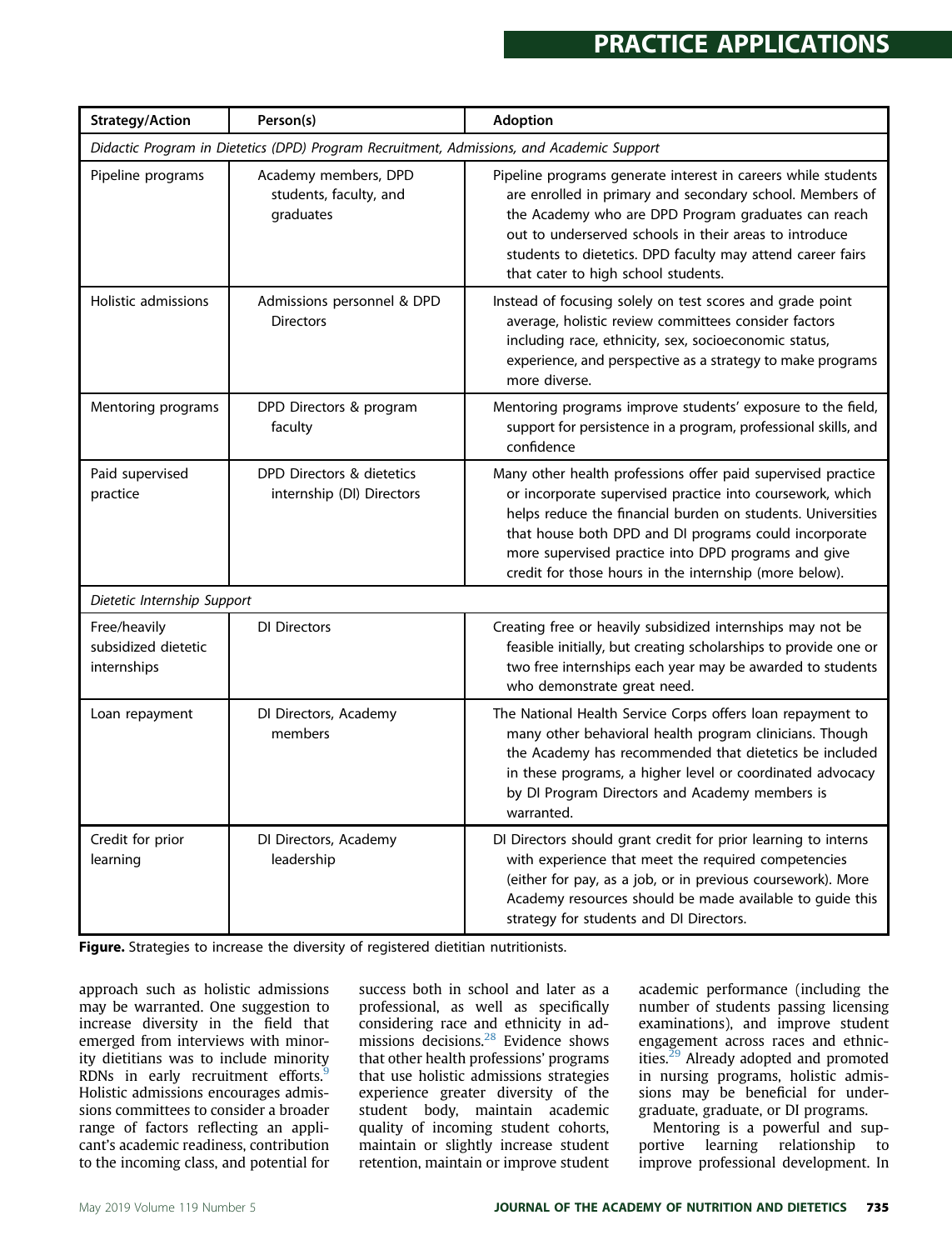fact, mentoring has been shown to be an effective means to diversify the health professions[.30](#page-5-0) Mentorship programs in dietetics provide opportunities for minority students to practice and advance the skill sets that they may be lacking (eg, networking, interviewing, resume development, and presenting) in various settings. By increasing students' exposure to professional settings in dietetics and enhancing their confidence as well as competence, mentoring activities may help attract diverse students to the dietetics profession. $31-33$  For example, mentoring programs that include both educational events and formal and informal social events are shown to retain Hispanic undergraduates in the dietetics profession. $34$  A recent study found that both dietetics and nondietetics black students indicated that they were more likely to declare a major in a particular field with black faculty members, if the need for black students in their major were publicized, and if there were recruitment and retention practices targeted toward blacks. $35$  The recruitment and retention of underrepresented mentors in an educational setting should be

intentional through promotion and tenure, especially at research-intensive universities.

Increasing equity in the admissions process and support during a dietetics program is critical. Recent research indicates that minority dietetics students experience bias in their education. $36$ Disparities occur in where they experience it; black respondents had the lowest mean scores on DPD faculty support and application fairness scales, whereas Asian respondents had the lowest mean scores on DPD peer support and faculty support for supervised practice application scales. Hispanic respondents had the lowest mean scores on DPD financial support. Whites reported receiving a higher level of faculty support in all phases of their dietetics education than students from other backgrounds. Taken together, these findings indicate the need for more robust support for dietetics students in many areas of their education and training. Although several peer and faculty mentoring programs have been tested, they may not be adopted widely enough to have the desired effect of increasing the success of minority students, or

mentoring programs alone may not be enough.

# Financial Support

Financial incentives, such as free internships and scholarships to subsidize education and training, have been suggested by minority students to in-crease DPD and DI affordability.<sup>[9](#page-4-0)</sup> Making all DIs free could be a future approach, because requiring interns to pay to work has been considered unethical by many professionals other  $t$ han dietetics. $\frac{11,12,37}{1}$  In other health professions, like such as social work, nursing, and medicine, supervised practice is compensated or incorpo-rated into coursework.<sup>[38](#page-5-0)</sup> Although this may not be attainable for DIs in the near future, identifying and pursuing sources of funding that could be used to reduce the financial burden on low-SES dietetics students is important. Unfortunately, current DIs that are tuition-free and provide stipends are still limited in number; the exact number is known. A survey of nonuniversity-affiliated dietetic internship directors indicated that the financial burden for low-SES students of color is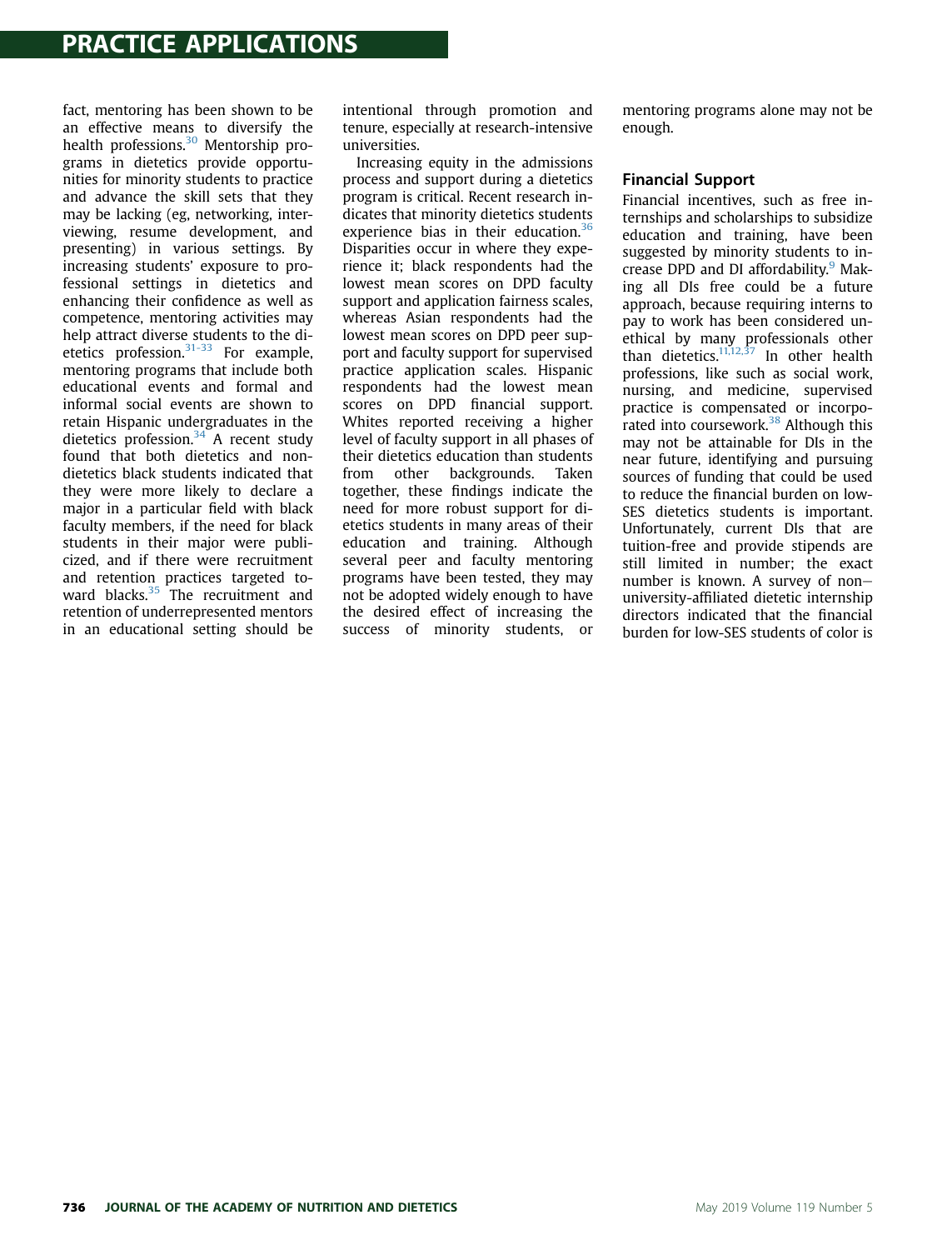<span id="page-4-0"></span>of particular concern as the educational requirements to become an RDN increase.<sup>[39](#page-5-0)</sup>

Loan repayment programs are another opportunity to decrease the financial burden on students who obtain loans to complete dietetic education. The National Health Service Corps (NHSC) Loan Repayment program offers primary care medical, dental, and mental/behavioral clinicians up to \$50,000 to repay their health profession student loans in exchange for a 2-year commitment to work at an approved NHSC site in a high-need underserved area.<sup>40</sup> In 2016, the Academy recommended that dietetics or nutrition be included in the professions that qualify for the repayment program; however, to date, RDNs are not included. $41$  Continued advocacy for inclusion in the NHSC loan repayment programs should be a priority.

#### DI Credit for Prior Learning

DI preceptors have the flexibility to minimize the amount of time students spend in an unpaid DI, because hours worked in the field or prior coursework may be counted toward supervised practice hours. $42$  The number of hours that can be credited toward a student have no limit. The degree to which DI directors who serve minority or low-SES students make use of this policy is unknown. Furthermore, the degree to which dietetic interns are aware of this policy is unknown. DIs should establish a policy and a process for offering this pathway to students and for assessing achievement of competencies for students who have experience that may be credited. By granting credit, DI directors could help reduce the amount of time students spent in an unpaid work-based learning model and return students to the workforce.

#### **FUTURE DIRECTIONS**

Increasing ethnic and socioeconomic diversity in health care is essential to ensure that practitioners provide effective and personalized care for patients. Although the Academy has established a clear goal to increase diversity within the field of dietetics, and many important steps have been taken to achieve a more diverse workforce of dietitians, RDNs remain overwhelmingly white. Most importantly, minorities who enter the field

successfully report being very satisfied with their careers and would like to encourage other minorities to pursue a career in dietetics.<sup>9</sup>

More data should be publicly available to monitor progress to meet diversity goals, such as which students enter into accredited DPDs and into DIs; the number of DPD programs that serve minority students; DPD program completion by minority students; DI match rates of minority students who successfully complete DPD programs; and pass rates on the examination to become RDNs by SES.

To develop bottom-up, innovative solutions that address the concerns and needs of minority students, understanding the perceptions of underrepresented students to entering the dietetics field is critical. More research should be done to explore the barriers that minority and low-income students experience and to identify strategies that have the potential to increase students' academic and professional achievement. Ultimately, the findings of this research could be used to improve the resources and support vital to making the field of dietetics more racially, ethnically, and socioeconomically diverse.

#### References

- 1. [Valentine P, Wynn J, McLean D. Improving](http://refhub.elsevier.com/S2212-2672(18)30512-4/sref1) [diversity in the health professions.](http://refhub.elsevier.com/S2212-2672(18)30512-4/sref1) North Carolina Med J[. 2016;77:137-140.](http://refhub.elsevier.com/S2212-2672(18)30512-4/sref1)
- 2. Registry Statistics. Commission on Dietetic Registration. 2018. [https://www.cdrnet.](https://www.cdrnet.org/registry-statistics?id=2821&actionxm=ByDemographics) [org/registry-statistics?id](https://www.cdrnet.org/registry-statistics?id=2821&actionxm=ByDemographics)=[2821&actionxm](https://www.cdrnet.org/registry-statistics?id=2821&actionxm=ByDemographics)= [ByDemographics](https://www.cdrnet.org/registry-statistics?id=2821&actionxm=ByDemographics). Accessed January 8, 2018.
- 3. Registered Dietitian Demographics: As of December 1, 2013. Commission on Dietetic Registration. [https://www.cdrnet.org/](https://www.cdrnet.org/certifications/registered-dietitians-demographics) certifi[cations/registered-dietitians-demo](https://www.cdrnet.org/certifications/registered-dietitians-demographics) [graphics.](https://www.cdrnet.org/certifications/registered-dietitians-demographics) Accessed June 3, 2017.
- 4. Dietetics Education Program Statistics 1998-2016. Accreditation Council for Education in Nutrition and Dietetics website. [http://www.eatrightpro.org/](http://www.eatrightpro.org/%7E/media/eatrightpro%20files/acend/diversity-enrollment-trends_1995-2016.ashx) $\sim$ [/](http://www.eatrightpro.org/%7E/media/eatrightpro%20files/acend/diversity-enrollment-trends_1995-2016.ashx) [media/eatrightpro%20](http://www.eatrightpro.org/%7E/media/eatrightpro%20files/acend/diversity-enrollment-trends_1995-2016.ashx)files/acend/diversity[enrollment-trends\\_1995-2016.ashx.](http://www.eatrightpro.org/%7E/media/eatrightpro%20files/acend/diversity-enrollment-trends_1995-2016.ashx) Accessed January 8, 2018.
- 5. Colby SL, Ortman JM. Projections of the size and composition of the US population: 2014-2060, Current Population Reports, P25-1143. Washington, DC. 2015. [https://](https://www.census.gov/content/dam/Census/library/publications/2015/demo/p25-1143.pdf) [www.census.gov/content/dam/Census/library/](https://www.census.gov/content/dam/Census/library/publications/2015/demo/p25-1143.pdf) [publications/2015/demo/p25-1143.pdf](https://www.census.gov/content/dam/Census/library/publications/2015/demo/p25-1143.pdf). Accessed June 1, 2017.
- 6. National Academy of Sciences, National Academy of Engineering, and Institute of Medicine. Expanding underrepresented minority participation. Washington, DC: National Academies Press; 2011. [https://](https://grants.nih.gov/training/minority_participation.pdf) [grants.nih.gov/training/minority\\_participa](https://grants.nih.gov/training/minority_participation.pdf) [tion.pdf.](https://grants.nih.gov/training/minority_participation.pdf) Accessed June 3, 2017.
- 7. [Witham K, Malcom-Piqueux LE, Dowd AC,](http://refhub.elsevier.com/S2212-2672(18)30512-4/sref7) [Bensimon EM, Schneider CG, McNair T.](http://refhub.elsevier.com/S2212-2672(18)30512-4/sref7) America'[s Unmet Promise: The Imperative](http://refhub.elsevier.com/S2212-2672(18)30512-4/sref7) [for Equity in Higher Education](http://refhub.elsevier.com/S2212-2672(18)30512-4/sref7). Washing[ton, DC: Association of American Colleges](http://refhub.elsevier.com/S2212-2672(18)30512-4/sref7) [and Universities; 2015](http://refhub.elsevier.com/S2212-2672(18)30512-4/sref7).
- 8. Academy of Nutrition and Dietetics. Accreditation Council for Education in Nutrition and Dietetics. Supply and Demand for Internship Sites. 2017. [http://](http://www.eatrightpro.org/%7E/media/eatrightpro%20files/acend/supplyanddemandchart.ashx) [www.eatrightpro.org/](http://www.eatrightpro.org/%7E/media/eatrightpro%20files/acend/supplyanddemandchart.ashx) $\sim$ [/media/eatrightpro](http://www.eatrightpro.org/%7E/media/eatrightpro%20files/acend/supplyanddemandchart.ashx) %20fi[les/acend/supplyanddemandchart.](http://www.eatrightpro.org/%7E/media/eatrightpro%20files/acend/supplyanddemandchart.ashx) [ashx](http://www.eatrightpro.org/%7E/media/eatrightpro%20files/acend/supplyanddemandchart.ashx). Accessed May 7, 2017.
- 9. [Suarez VV, Shanklin CW. Minority interns](http://refhub.elsevier.com/S2212-2672(18)30512-4/sref9)' [experiences during their dietetics educa](http://refhub.elsevier.com/S2212-2672(18)30512-4/sref9)[tion and their recommendations for](http://refhub.elsevier.com/S2212-2672(18)30512-4/sref9) [increasing diversity in dietetics: Findings](http://refhub.elsevier.com/S2212-2672(18)30512-4/sref9) [from structured interviews.](http://refhub.elsevier.com/S2212-2672(18)30512-4/sref9) J Am Diet Assoc[. 2002;102:1674-1677](http://refhub.elsevier.com/S2212-2672(18)30512-4/sref9).
- 10. Parham E, Robinson L, Quinn J. Program directors opinions in regard to didactic program in dietetics graduates failure to secure placement in supervised practice programs. J Am Diet Assoc.101(9):1047-1050.
- 11. Edwards KA, Hertel-Fernandez A. Paving the Way Through Paid Internships: A Proposal to Expand Educational and Economic Opportunities for Low-income College Students. Washington, DC: Economic Policy Institute; 2010. [http://www.demos.org/](http://www.demos.org/sites/default/files/publications/PavingWay_PaidInternships_Demos.pdf) sites/default/fi[les/publications/PavingWay\\_](http://www.demos.org/sites/default/files/publications/PavingWay_PaidInternships_Demos.pdf) [PaidInternships\\_Demos.pdf](http://www.demos.org/sites/default/files/publications/PavingWay_PaidInternships_Demos.pdf). Accessed April 20, 2017.
- 12. [Durack KT. Sweating employment: Ethical](http://refhub.elsevier.com/S2212-2672(18)30512-4/sref12) [and legal issues with unpaid student in](http://refhub.elsevier.com/S2212-2672(18)30512-4/sref12)ternships. [College Composition and](http://refhub.elsevier.com/S2212-2672(18)30512-4/sref12) Communication[. 2013;65\(2\):251](http://refhub.elsevier.com/S2212-2672(18)30512-4/sref12).
- 13. [Declercq K, Verboven F. Socio-economic](http://refhub.elsevier.com/S2212-2672(18)30512-4/sref13) [status and enrollment in higher educa](http://refhub.elsevier.com/S2212-2672(18)30512-4/sref13)[tion: Do costs matter?](http://refhub.elsevier.com/S2212-2672(18)30512-4/sref13) Education Economics[. 2015;23:532-556.](http://refhub.elsevier.com/S2212-2672(18)30512-4/sref13)
- 14. [Choy S. Students whose parents did not](http://refhub.elsevier.com/S2212-2672(18)30512-4/sref14) [go to college: Postsecondary access,](http://refhub.elsevier.com/S2212-2672(18)30512-4/sref14) [persistence, and attainment.](http://refhub.elsevier.com/S2212-2672(18)30512-4/sref14) The Condi[tion of Education](http://refhub.elsevier.com/S2212-2672(18)30512-4/sref14). 2001:xviii-xIiii.
- 15. Commission on Dietetic Registration, The Academy of Nutrition and Dietetics. Visioning report: Moving forward—A vision for the continuum of dietetics education, credentialing, and practice. 2012. [https://www.cdrnet.org/pub/](https://www.cdrnet.org/pub/file.cfm?item_type=xm_file&id=10369)file.cfm?item\_ [type](https://www.cdrnet.org/pub/file.cfm?item_type=xm_file&id=10369)=xm\_fi[le&id](https://www.cdrnet.org/pub/file.cfm?item_type=xm_file&id=10369)=[10369.](https://www.cdrnet.org/pub/file.cfm?item_type=xm_file&id=10369) Accessed April 16, 2017.
- 16. [Grbic D, Garrison G, Jolly P. Diversity of US](http://refhub.elsevier.com/S2212-2672(18)30512-4/sref16) [medical school students by parental](http://refhub.elsevier.com/S2212-2672(18)30512-4/sref16) education. [AAMC Analysis in Brief](http://refhub.elsevier.com/S2212-2672(18)30512-4/sref16). 2010;9: [1-2.](http://refhub.elsevier.com/S2212-2672(18)30512-4/sref16)
- 17. [Jolly P. Diversity of US medical students](http://refhub.elsevier.com/S2212-2672(18)30512-4/sref17) [by parental income.](http://refhub.elsevier.com/S2212-2672(18)30512-4/sref17) AAMC Analysis in Brief[. 2008;8:1-2](http://refhub.elsevier.com/S2212-2672(18)30512-4/sref17).
- 18. [Waldman B. Economic and racial disad](http://refhub.elsevier.com/S2212-2672(18)30512-4/sref18)vantage as refl[ected in traditional medical](http://refhub.elsevier.com/S2212-2672(18)30512-4/sref18) [school selection factors.](http://refhub.elsevier.com/S2212-2672(18)30512-4/sref18) J Med Educ. [1977;52:961-970](http://refhub.elsevier.com/S2212-2672(18)30512-4/sref18).
- 19. Read the Code of Ethics. National Association of Social Works website. 2017. [https://www.socialworkers.org/About/Ethics/](https://www.socialworkers.org/About/Ethics/Code-of-Ethics/Code-of-Ethics-English) [Code-of-Ethics/Code-of-Ethics-English](https://www.socialworkers.org/About/Ethics/Code-of-Ethics/Code-of-Ethics-English). Accessed January 8, 2018.
- 20. Annual Statistics on Social Work Education in the United States, 2015. Council on Social Work Education website. 2015. [https://www.cswe.org/getattachment/992](https://www.cswe.org/getattachment/992f629c-57cf-4a74-8201-1db7a6fa4667/2015-Statistics-on-Social-Work-Education.aspx) [f629c-57cf-4a74-8201-1db7a6fa4667/2015-](https://www.cswe.org/getattachment/992f629c-57cf-4a74-8201-1db7a6fa4667/2015-Statistics-on-Social-Work-Education.aspx) [Statistics-on-Social-Work-Education.aspx.](https://www.cswe.org/getattachment/992f629c-57cf-4a74-8201-1db7a6fa4667/2015-Statistics-on-Social-Work-Education.aspx) Accessed January 8, 2018.